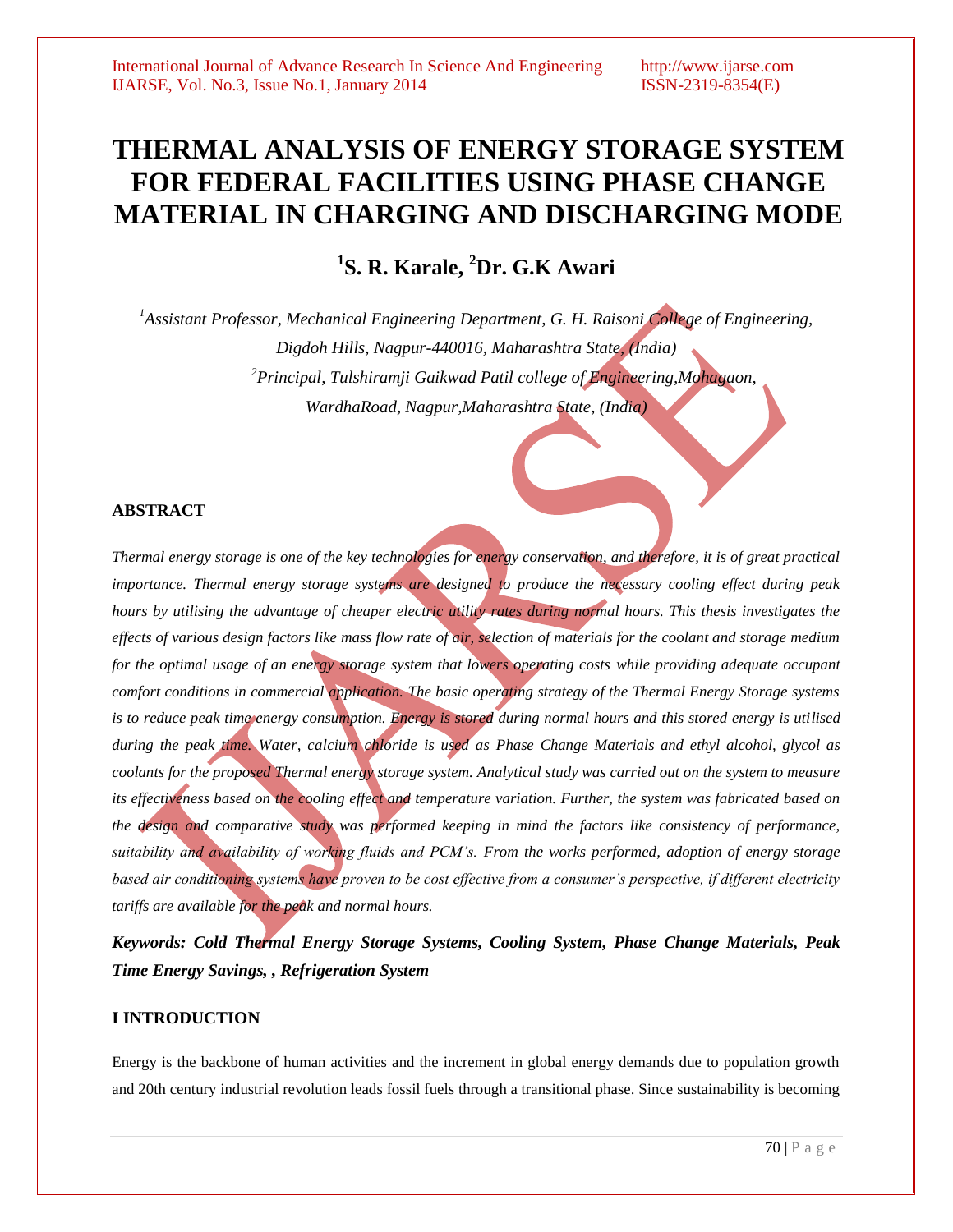more important than ever in societies as the limits of our ecosystem become clearer and clearer.With the shift of focus in the energy industry towards more efficient and sustainable generation, transmission and usage of power, reducing waste has become an important area of research and development.Thermodynamics teaches us that all process inefficiency eventually manifests itself as thermal energy. In most processes, excess thermal energy is released to the atmosphere or a large body of water to complete a cyclic process or prevent overheating of components or facilities.

Although excess thermal energy is impossible to completely eliminate, it has the potential to be harvested and used for applications that would otherwise require additional energy input from other sources. This method of energy transfer is not presently widely employed for several reasons. The two most significant of these are that the industry or utility that is producing the excess thermal energy is often not able to use it all at the time it is available, and that creating thermal energy from combustion of fossil fuels has historically been inexpensive. This means that recovering unused thermal energy does not decrease the energy usage of the system the designer is concerned with, their own facility, and low fossil fuel prices do not motivate others to seek alternate sources of thermal energy. An increase in overall system efficiency from excess thermal energy recovery would only be seen on a much larger scale in most instances, when the system analysed is a community or region and the energy inputs from all sources are considered.

Due to lower fossil fuel prices, there is presently no thermal energy market to encourage the harvest and trade of excess thermal energy. The transfer of thermal energy as a commodity would minimize the traditional thermal energy generation requirements, including the use of electricity and the chemical energy in fossil fuels to supply the heating and cooling requirements of residential and industrial customers. Locating and quantifying the production and utilization of thermal energy on a regional scale would allow a more comprehensive energy system model to be developed in order to identify potential efficiency improvements in various communities. It would also allow for small and large thermal energy recovery systems to be used such that thermal storage and transport can be accomplished on all scales. A new study on energy efficiency in buildings (EEB) indicates that the global building sector needs to cut energy consumption in buildings 60 per cent by 2050 to help meet global climate change targets. According to the World Business Council for Sustainable Development (WBCSD), buildings account for 40 percent of the world"s energy use with the resulting carbon emissions.

Renewable sources as solar energy are the potential candidates for sustainability. The sun is a powerful source of energy. More energy from the sun falls on the earth in one hour than is used by everyone in the world in one year. But then the limitations of the source turn up. The amount of sunlight that arrives at the earth's surface is not constant. It varies depending on weather conditions, location, time of year, time of day. The sunshine and peak demand normally does not coincide, people come home from work around sunset and turn on their space heating systems and peak demand continues long after sundown. A system that relies heavily on an intermittent source of power needs an efficient thermal storage. Thermal solar storage is promising to cover domestic hot water and space heating demand but still need auxiliary energy to cover the whole demand.The project at hand is a study about thermal energy storage (TES) based on latent heat storage. TES provides a solution to correct the mismatch between the supply and the demand for energy. High capacity storage applications can be done with Phase Change Materials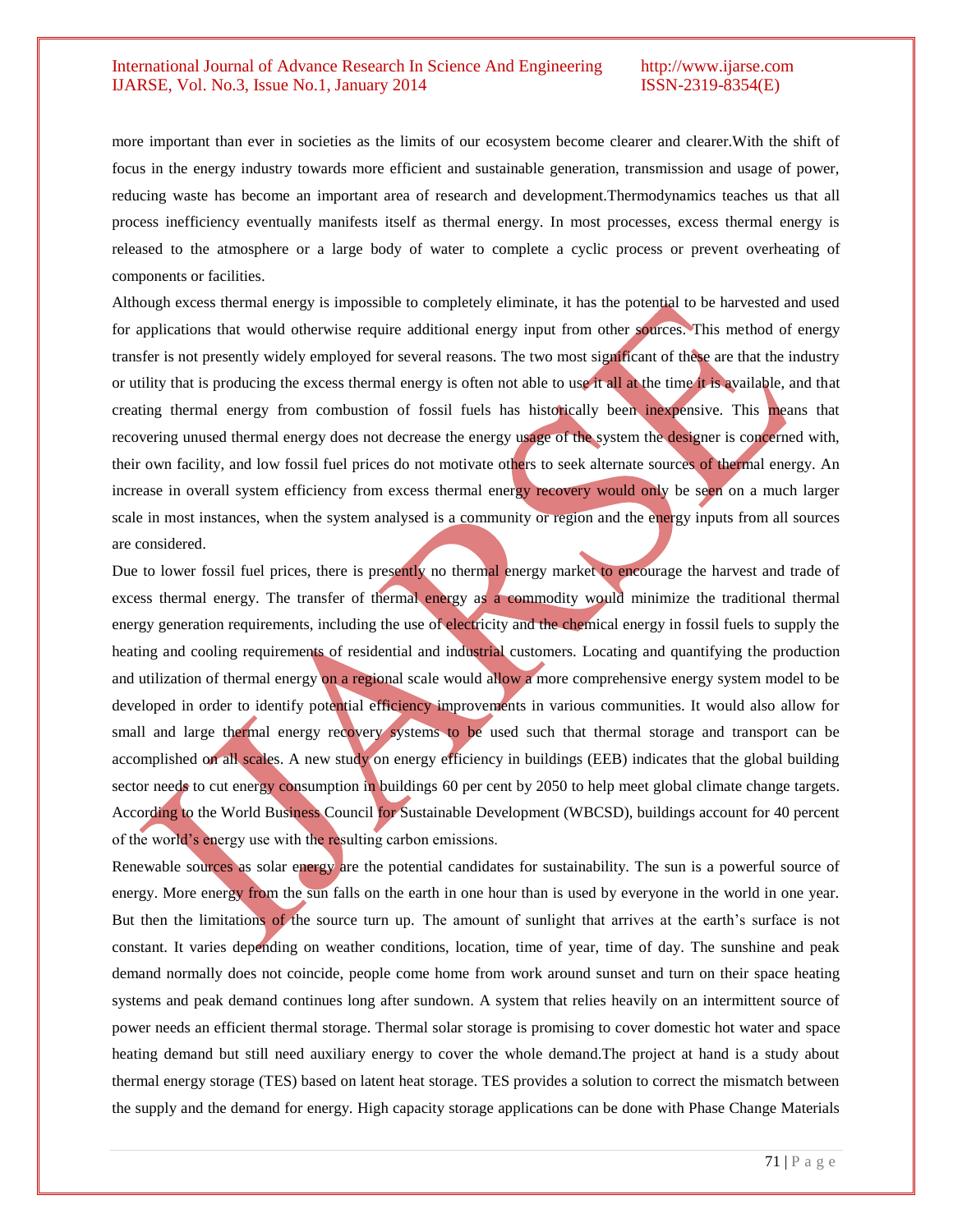(PCM). The advantage of using a PCM is that energy can be stored without temperature increase when the material is going from solid to liquid form.

## **1.1 Phase Change Material**

Phase Change Material (PCM) is a substance with a high heat of fusion which, melting and solidifying at certain temperatures, is capable of storing or releasing large amounts of energy. Phase change materials are latent heat storage substance, in which energy is store in the process of changing the state i.e. either by solid to liquid or liquid to solid. When phase change materials attain the temperature at which phase change occur, they absorb large amount of energy and phase change material solidifies, releasing its stored latent heat when the ambient temperature around phase change material drops. According to M. Fatih Demirbas. The amount of heat energy that can be stored in phase change material is estimated by,

Heat energy  $(Q)$  = (change in temperature) (mass) (specific heat).

#### **Required properties for phase change material.**

- 1. **Release and absorb large amounts of energy when freezing and melting;** this requires the PCM to have a large latent heat of fusion and to be as dense as possible
- 2. **Have a fixed and clearly determined phase change temperature (freeze/melt point);** The PCM needs to freeze and melt cleanly over as small a temperature range as possible. Water is ideal in this respect, since it freezes and melts at exactly 0°C (32°F). However many PCMs freeze or melt over a range of several degrees, and will often have a melting point that is slightly higher or lower than the freezing point. This phenomenon is known as hysteresis.
- 3. **Avoid excessive super cooling;** Super cooling is observed with many eutectic solutions and salt hydrates. The PCM in its liquid state can be cooled below its freezing point whilst remaining a liquid.
- 4. **Remain stable and unchanged over many freeze/melt cycles;** PCMs are usually used many times over, and often have an operational lifespan of many years in which they will be subjected to thousands of freeze/melt cycles. It is very important that the PCM is not prone to chemical or physical degradation over time which will the energy storage capability of the PCM.
- 5. **Non-hazardous;** PCMs are often used in applications whereby they could come in contact with people, for example in food cooling or heating applications, or in building temperature maintenance. For this reason they should be safe. Ideally a PCM should be non-toxic, non- corrosive, non-hazardous and nonflammable. There are many substances that behave excellently as PCMs but cannot be used due to issues over safety.
- 6. **Economical;** It doesn't matter how well a substance can perform as a PCM is if is prohibitively expensive. PCMs can range in price from very cheap (e.g. water) to very expensive (e.g. pure linear hydrocarbons). If cost outweighs the benefits obtained using the PCM, its use will be very limited.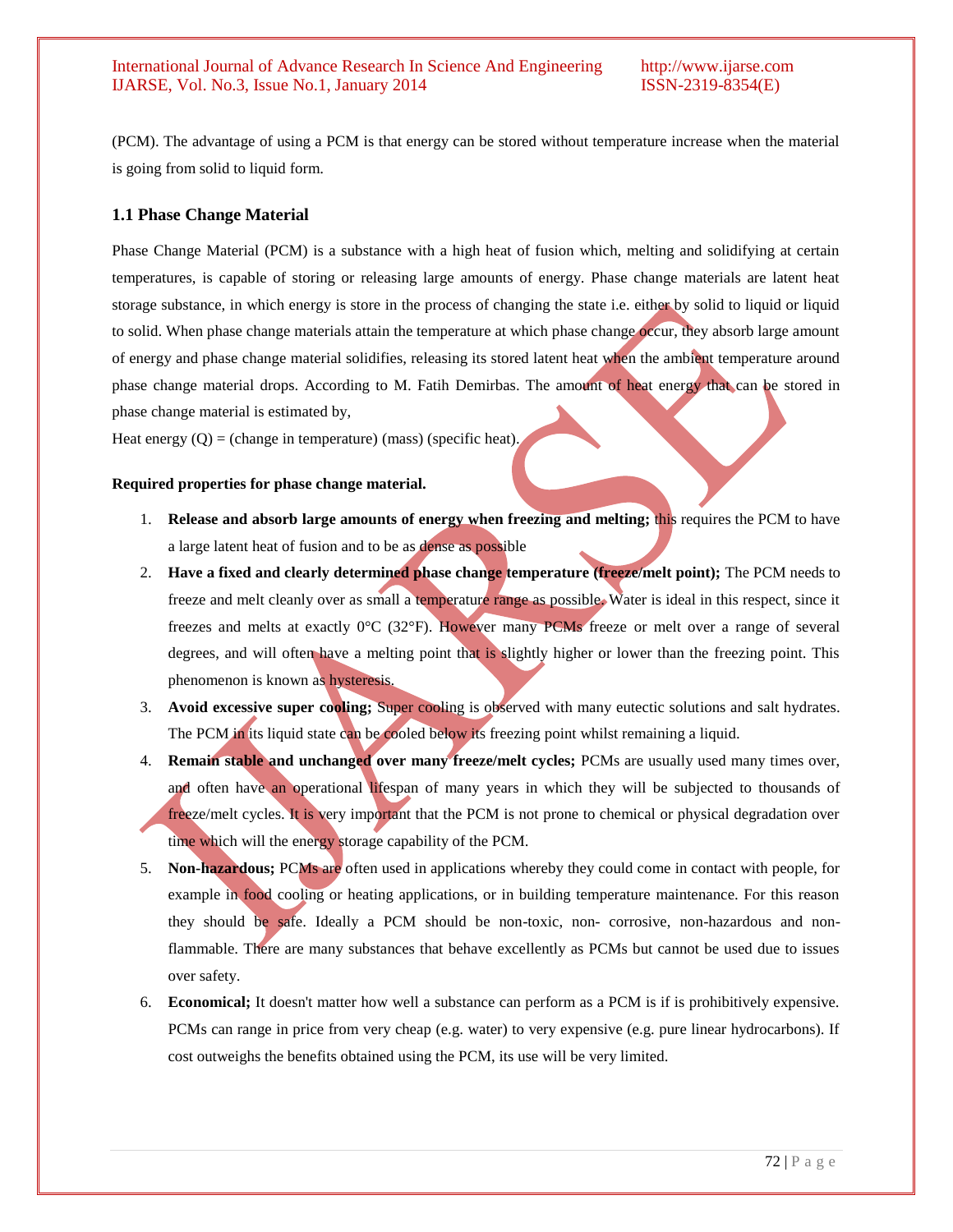# **1.2 Types of Phase Change Material**

PCM may be organic or inorganic materials. The phase changes comprise predominantly solid-liquid transitions for thermal storage applications.

#### **1.2.1 Inorganic PCM**

These materials are salt hydrates, the phase change properties of these materials are shown in Table1. These PCMs have some attractive properties including high latent heat values, they are not flammable and their high water content means that they are inexpensive and readily available. However, their unsuitable characteristics have led to the investigation of organic PCMs for this purpose. These include corrosiveness; instability, improper resolidification, and a tendency to super cool.

| <b>Phase change material</b>         | Melting point (0c) | <b>Heat of fusion (kJ/kg)</b> |
|--------------------------------------|--------------------|-------------------------------|
| KF.AH <sub>2</sub> O                 | 18.5               | 231                           |
| Potassium fluoride tetra hydrate     |                    |                               |
| Mn $(NO_3)$ , $6H_2O$                | 25.8               | $\sqrt{125.9}$                |
| Manganese nitrate hexahydrate        |                    |                               |
| CaCl <sub>2</sub> 6H <sub>2</sub> O  | 29.0               | 190.8                         |
| Calcium chloride hexahydrate         |                    |                               |
| CaBr <sub>2</sub> .6H <sub>2</sub> O | 30.2               | 115.5                         |
| Calcium bromide hexahydrate          |                    |                               |
| Li $NO3$ .6H <sub>2</sub> O          | 30.0               | 296                           |
| Lithium nitrate hexahydrate          |                    |                               |
| $Na2SO4$ .10H <sub>2</sub> O         | 32.4               | 254                           |
| Sodium sulphate decahydrate          |                    |                               |
| $Na2CO3$ .10H <sub>2</sub> O         | 34.2               | 146.9                         |
| Sodium carbonate decahydrate         |                    |                               |
| $Na2HPO4.12H2O$                      | 35.5               | 265                           |
| Sodium orthophosphate dodecahydrate  |                    |                               |
| $Zn (NO3)2 .6H2O$                    | 36.2               | 246.5                         |
| Zinc nitrate hexahydrate             |                    |                               |

### **Table 1: Salt hydrate PCMs (typical values)**

# **1.2.2 Organic PCMs**

Organic PCMs have a number of characteristics which render them useful for latent heat storage. They are more chemically stable than inorganic substances, they melt congruently and super cooling does not pose as a significant problem. Although the initial cost of organic PCMs is higher than that of the inorganic type, the installed cost is competitive. However, these organic materials do have their quota of unsuitable properties. Of the most significant of these characteristics, they are flammable and they may generate harmful fumes on combustion. Other problems, which can arise in a minority of cases, are a reaction with the products of hydration in concrete, thermal oxidative ageing, odour and an appreciable volume change. The most promising selection of these organic PCMs is shown in Table 2.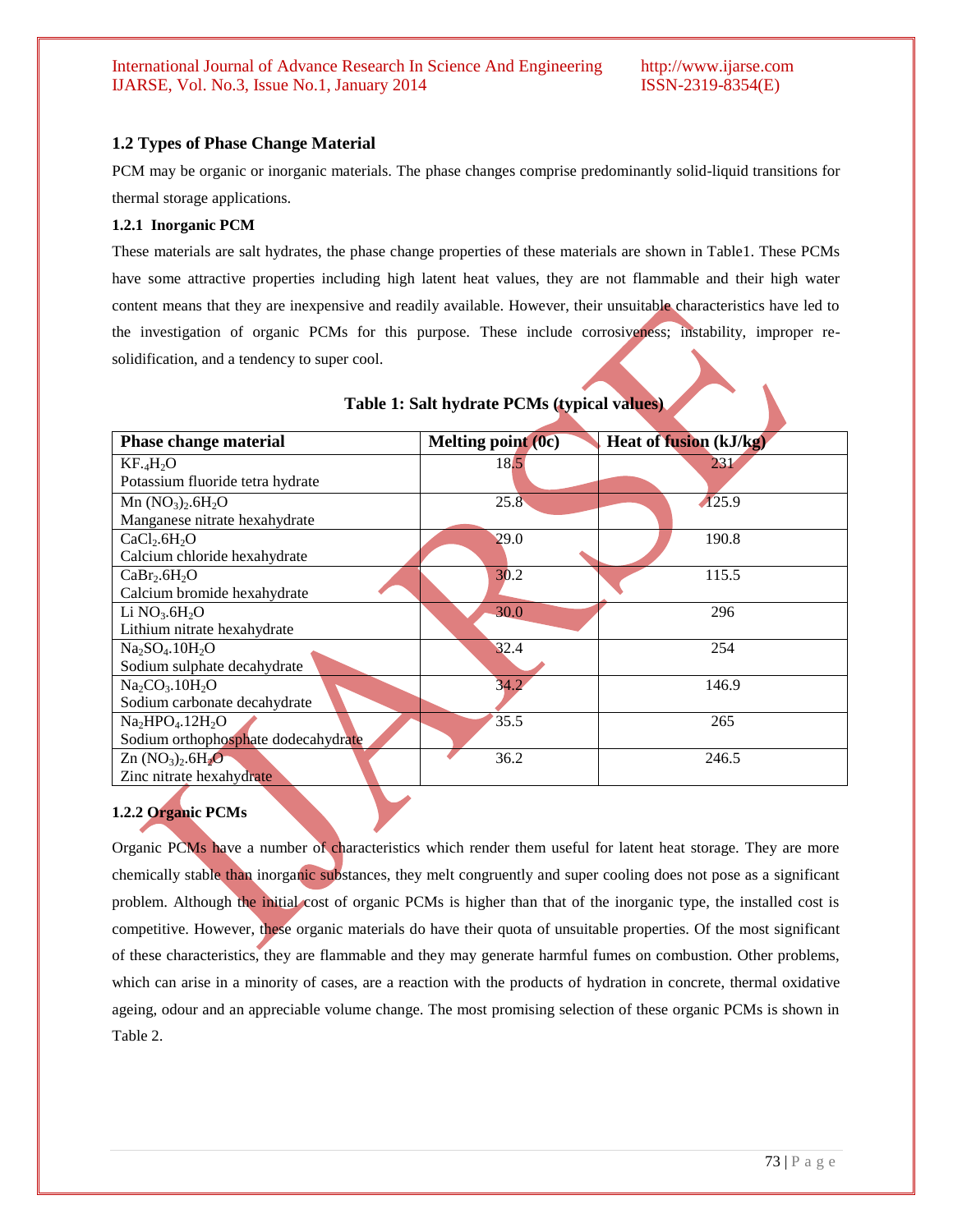| <b>Phase change material</b>                                                   | Melting point $(0c)$ | Heat of fusion (kJ/kg) |
|--------------------------------------------------------------------------------|----------------------|------------------------|
| $CH_3$ (CH <sub>2</sub> )16COO (CH <sub>2</sub> ) <sub>3</sub> CH <sub>3</sub> | 19                   | 140                    |
| Butyl stearate                                                                 |                      |                        |
| $CH_3$ (CH <sub>2</sub> )11OH                                                  | 26                   | 200                    |
| 1-dodecanol                                                                    |                      |                        |
| $CH_3$ (CH <sub>2</sub> )12OH                                                  | 38                   | 205                    |
| 1-tetradecanol                                                                 |                      |                        |
| $CH3$ (CH <sub>2</sub> )n (CH <sub>3</sub>                                     | $20-60$              | 200                    |
| Paraffin                                                                       |                      |                        |
| 45% CH <sub>3</sub> (CH <sub>2</sub> )8COOH                                    | 21                   | 143                    |
| 55% CH <sub>3</sub> (CH <sub>2</sub> )10COOH                                   |                      |                        |
| 45/55 capric-lauric acid                                                       |                      |                        |
| $CH3$ (CH <sub>2</sub> )12COOC <sub>3</sub> H <sub>7</sub>                     | 19                   | 186                    |
| Propyl palmitate                                                               |                      |                        |
|                                                                                |                      |                        |

## **Table 2: Salt Hydrate Pcms (Typical Values)**

### **1.3 Selection of PCM**

In order to select the best qualified PCM as a storage media some criteria's are mentioned. (Furbo and Svendsen (1977)). According to thermal properties,

- $\triangleright$  The melting point of the PCM must be lying in a practical range of operation. Temperature interval going from 25 °C to 70 °C
- $\triangleright$  The latent heat should be as high as possible to minimize the physical size of the heat storage.
- $\triangleright$  A high thermal conductivity would assist the charging and discharging of the energy storage.

According to chemical properties, a suitable PCM should be non toxic, non flammable, non dangerous, non corrosive and long term chemical stable. According to physical properties, it must have limited changes in density to avoid problems with the storage tank, low vapour pressure, favorable phase equilibrium. Moreover PCM must be available in large quantities, cheap in order to make the system economically feasible. Considering all above properties and average annual temperature range for **Nagpur** city as given in table3

| Month      | <b>Nagpur</b> |                         |
|------------|---------------|-------------------------|
|            |               | Mean<br>Temperature. oC |
|            | Min           | Max                     |
| Jan        | 12.4          | 28.6                    |
| Feb        | 15            | 32.1                    |
| Mar        | 19            | 36.3                    |
| Apr        | 23.9          | 40.2                    |
| May        | 27.9          | 42.6                    |
| June       | 26.3          | 37.8                    |
| July       | 24.1          | 31.5                    |
| Aug        | 23.6          | 30.4                    |
| Sept       | 22.9          | 31.8                    |
| Oct        | 19.8          | 32.6                    |
| <b>Nov</b> | 14.9          | 30.4                    |
| Dec        | 12.1          | 28.2                    |
|            |               |                         |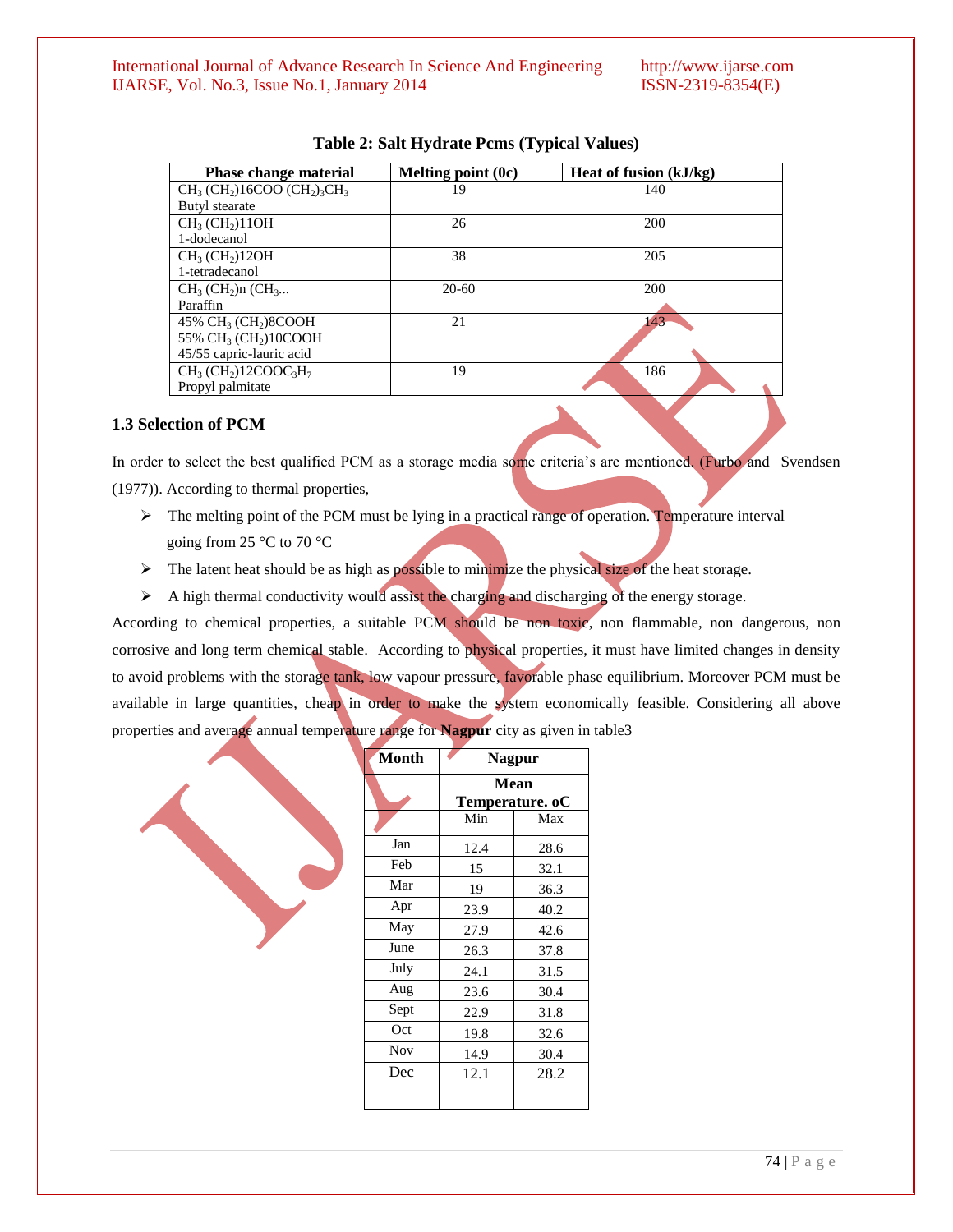CaCl2.6H2O (calcium chloride hexa- hydrate) is most suitable for climatic conditions of **Nagpur** city; it is easily available, economical, non-toxic, non-dangerous, non-corrosive, and chemically stable.

It has limited changes in density to avoid problems with the storage tank, low vapour pressure, favorable phase equilibrium.

Thermo-chemical properties of  $CaCl<sub>2</sub>·6H<sub>2</sub>O$  (calcium chloride hexa- hydrate) are given in table 4

| Thermo-chemical properties of CaCl <sub>2</sub> .6H <sub>2</sub> O with some additives |                                                  |  |
|----------------------------------------------------------------------------------------|--------------------------------------------------|--|
| Description                                                                            | Viscous Semi-Solid near Phase Change Temperature |  |
| Appearance                                                                             | Translucent                                      |  |
| <b>Base Material</b>                                                                   | <b>Inorganic Salts</b>                           |  |
| <b>Phase Change Temperature</b>                                                        | $28-30^{0}C$                                     |  |
| Sub Cooling                                                                            | $2^0$ C max                                      |  |
| Specific Gravity                                                                       | 1.48-1.50                                        |  |
| <b>Latent Heat Practically</b>                                                         | 175 Joules/g                                     |  |
| <b>Latent Heat Theoretical</b>                                                         | 188 Joules/g                                     |  |
| Spec. Heat                                                                             | $2$ Joules/g <sup>o</sup> C                      |  |
| <b>Thermal Conductivity</b>                                                            | $1$ Watt/m $^{0}$ C                              |  |
| <b>Congruent Melting</b>                                                               | Yes                                              |  |
| Flammability                                                                           | No                                               |  |
| <b>Hazardous</b>                                                                       | N <sub>o</sub>                                   |  |
| Thermal Stability                                                                      | $> 10000$ cycles                                 |  |
| Max. Operating Temperature                                                             | $100^0C$                                         |  |

# **Table4: Thermo-PhysicalPropertiesOfCacl2.6H2O**

# **1.4 Binary Phase Diagram: The Calcium Chloride-Water System**

Pure water freezes to ice at 0°C. If CaCl2 or another solute is added to water, the freezing point of the solution will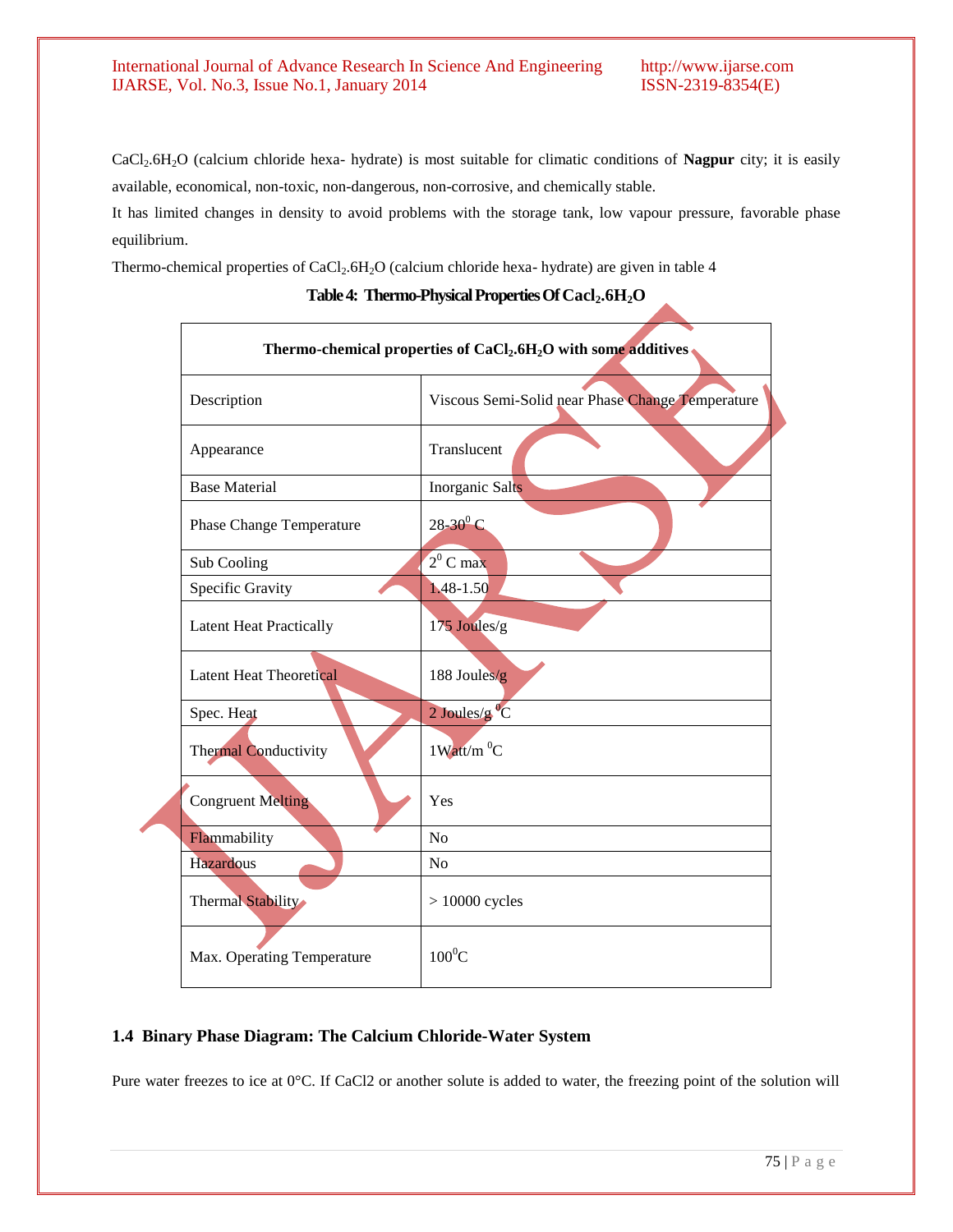be lower than 0°C. As the graph below shows, ice will form at -20°C in a 20 mass % solution of CaCl2. This phenomenon is called a freezing point depression. It can be explained from



**Fig 1:Phase diagram for the binary CaCl<sup>2</sup> - H2O system**

Figure 1 indicates the binary phase diagram of calcium chloride and water. The hexahydrate Contains 50. 66 wt% CaCl<sub>2</sub> and the tetra hydrate 60.63 wt%. The melting point of the hexahydrate is 29.6 °C, with that of the tetra hydrate being 45.3 °C. The hexahydrate-α Tetra hydrate peritectic point is at 49.62 wt% CaCl<sub>2</sub>-50.38 wt% H<sub>2</sub>O, and 29.45 °C. In addition to the stable form, there are two monotropic polymorphs of the tetra hydrate salt, β and γ. The latter two are rarely encountered when dealing with the hexahydrate composition;

However, the α tetra hydrate is stable from its liquids temperature, 32.78 °C, down to the Peritectic point, 29.45 °C, thus showing a span of 3.33 °C. When liquid CaCl<sub>6</sub>.6H<sub>2</sub>O is cooled at the equilibrium, CaCl<sub>2</sub>.4H<sub>2</sub>O can begin to crystallize at 32.78 °C. When the peritectic is reached at 29.45 °C, the tetra hydrate hydrates further to form hexahydrate, and the material Freezes. The maximum amount of tetra hydrate which can be formed is 9.45 wt%, calculated by the lever rule. This process is reversed when solid  $CaCl<sub>6</sub>.6H<sub>2</sub>O$  is heated at the Equilibrium. At 29.45 °C the peritectic reaction occurs, forming 9.45% of CaCl2.4H2O and the liquid of the peritectic composition. With increasing temperature, the tetra hydrate melts, disappearing completely at 32.78 °C. Under actual freezing and melting conditions, the Equilibrium processes described above may occur only partially or not at all. Super cooling of the tetra hydrate may lead to initial crystallization of the hexahydrate at 29.6 °C (or lower if this phases also super cools). It is possible to conduct modification by additives. From a number of potential candidates, Ba (OH)<sub>2</sub>, BaCO<sub>3</sub> and Sr  $(OH)_2$  were chosen as they seemed to be feasible.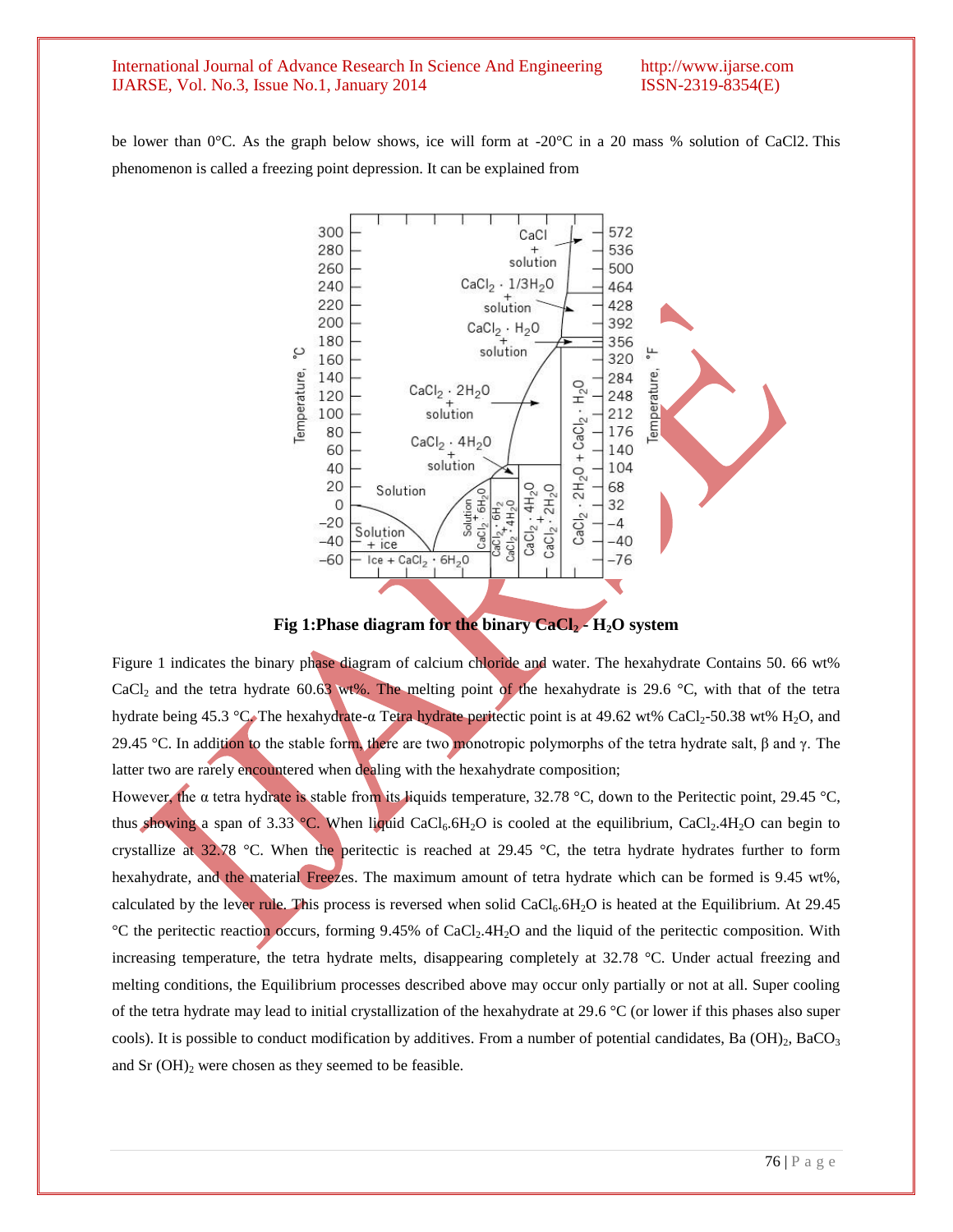When we used  $Ba(OH)<sub>2</sub>$  and  $Sr(OH)<sub>2</sub>$  at 1% part by weight, there was noSuper cooling. We were able to increase the stability of the equilibrium condition by adding KCl (2 wt %) and NaCl, Figure 8. NaCl is a weak soluble in  $CaCl<sub>2</sub>.6H<sub>2</sub>O$ , therefore the part by weight is only about 0.5

#### **II EXPERIMENTATION & METHODOLOGY**

Fig: shows the schematic diagram of the experimental setup, Experimental setup can be divided into two parts as follows.

- 1) Charging System.
- 2) Discharging System



**Fig.1 Experimental setup**

Proposed Experimental setup is thermal energy storage based cooling system. Energy is stored during normal hours and this stored energy is utilised during the peak time. Water,glycol and calcium chloride is used as Phase Change Materials and ethyl alcohol, glycol as coolants for the proposed Thermal energy storage system. The aim of this project is to use the latent heat energy storage of phase change materials for room cooling. . Same quantity of PCM s are used for experimental purpose. In the proposed project heat of fusion of Cacl2 .6H2o/ water/glycol as the PCM is used for cooling coolants like glycol and ethyl alcohol And these cooled coolants are used as circulating medium trough cooling duct. Air through the cooling duct will get cooled by transferring heat to coolants and fresh & cool air will be thrown in a room.

# **III RESULTS & DISCUSSION**

The series of experiments were carried out on the experimental test rig. The temperature profile of the cooling system was tabulated and charted to be used in the evaluation of the thermal performance. Different PCM and coolant combinations were used for the study. Same quantity PCM s( $40 \text{ kg Ca Cl}_2.6\text{H2O}$ ,  $40 \text{ kg H}_2\text{O}$ ,  $40$ KG Glycol) are used for experimental purpose. From the tests performed, the fabricated system was analysed and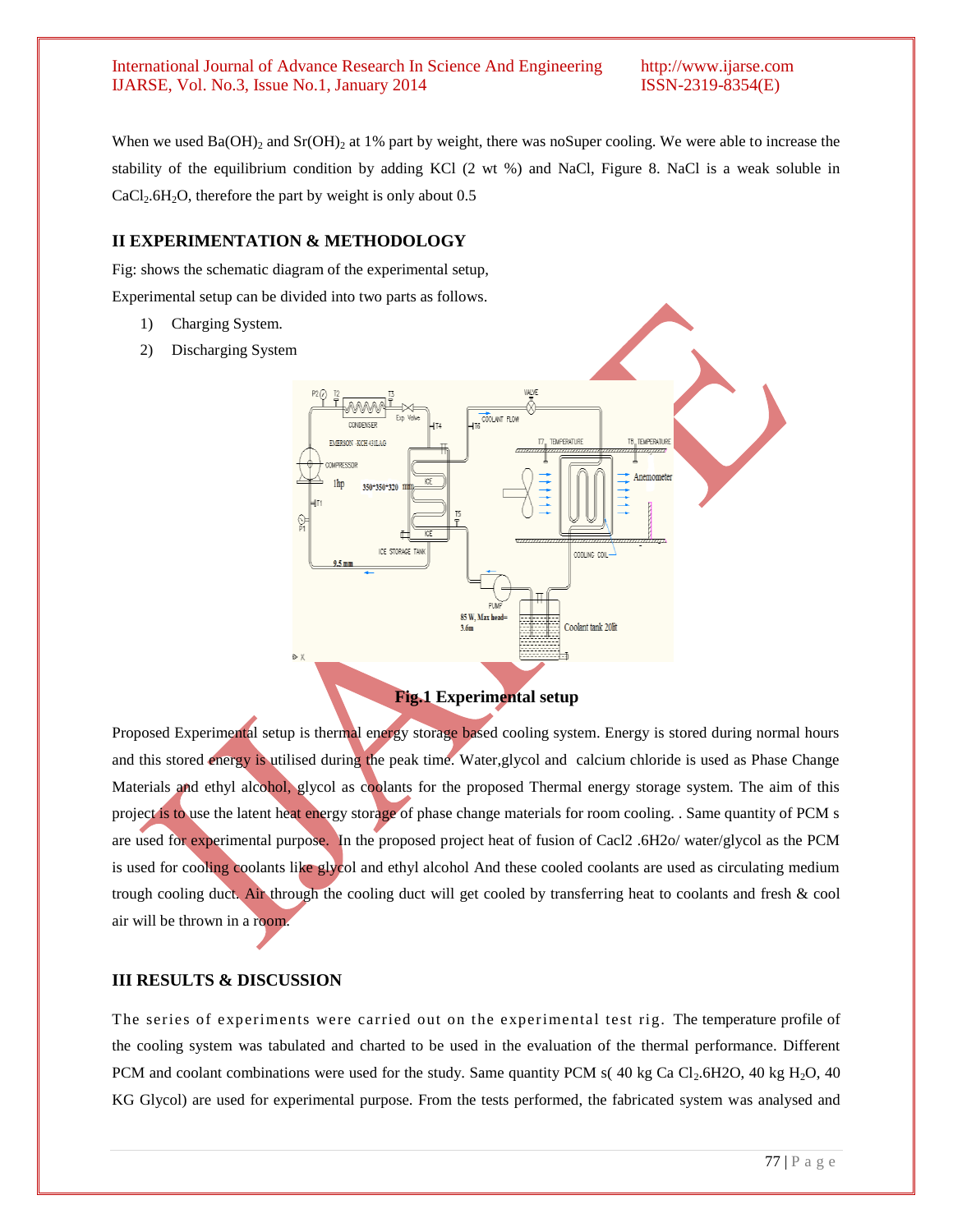the time required for complete freezing of different PCM"s during charging and time required to achieve given temperature in the cooling cabin was noted down. Cooling effect of different PCM s arecalculataed from the obtained data. The interdependence of temperature profiles and cooling effects of the various mass flow rate of air was evident from the graphs obtained and the related factor was also comprehensively studied to arrive at a conclusion.

# **3.1 Power Consumption in Kw-hr for Complete Freezing Of Different PCM's Dring Charging**.



**Fig 3.1 Power consumption v/s time for Calcium chloride Fig 3.2 Powerconsumption v/s time for water**



# **Fig 3.3 Powerconsumption v/s time for Ethylene glycol.**

The power consumption in kW-hr and time for complete freezing of different PCM "s( 40 kg) are presented in the above figures .It is found that power required for complete freezing of glycol is 1.8 unts (Kw –hr), For water it is 1.4 unts and for calcium chloride it is 0.8 units. Because the freezing point of these PCM "s are different. Time required for complete freezing of different PCM"s are also shown in the graph.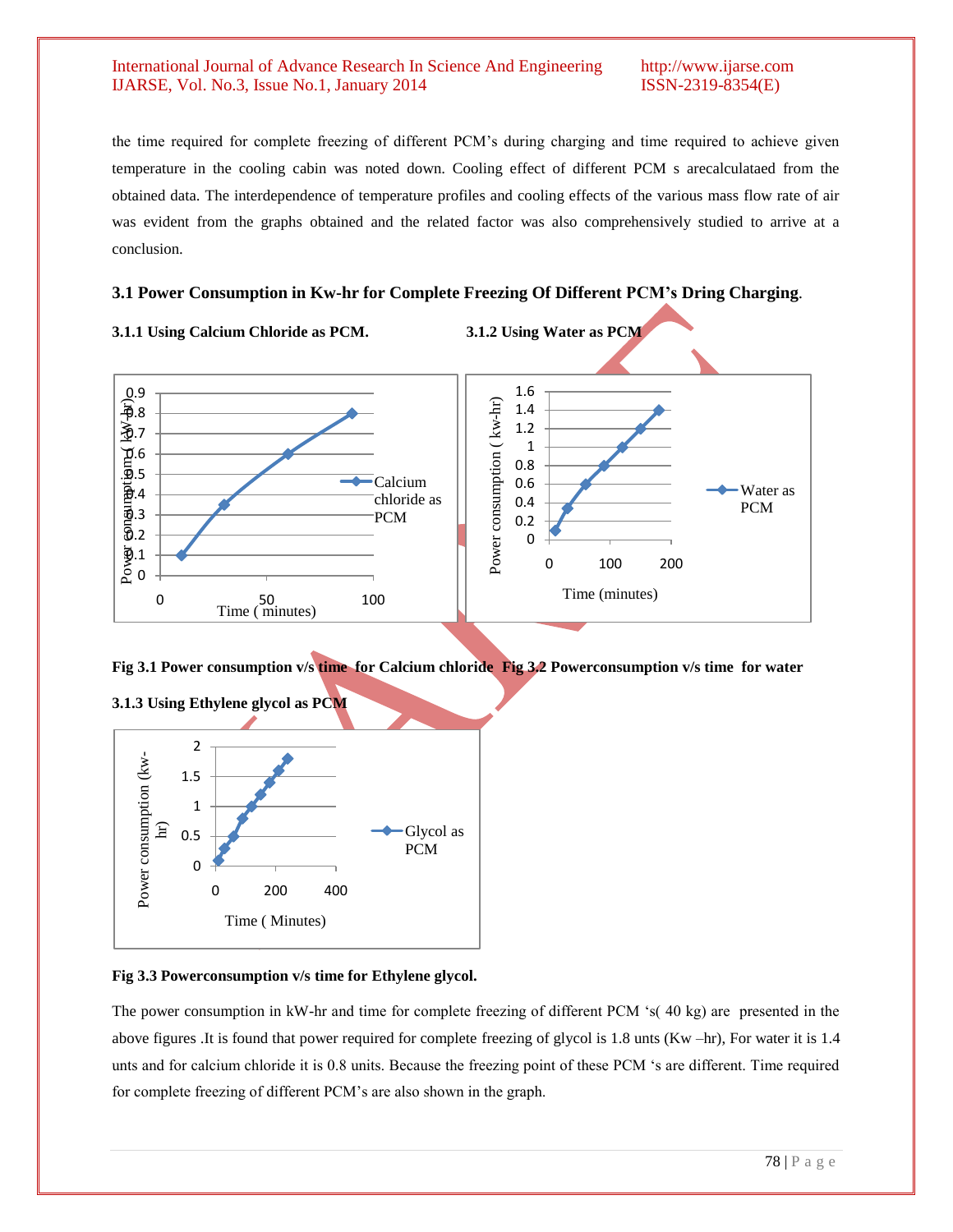### **3.2 Temperature and Cooling Effect Variations during Discharging.**

#### **3.2.1 Calcium chloride as PCM and glycol as coolant**



#### Fig 3.4 Temperature v/s time at different velocities Fig 3.5 Cooling effect v/s Time



Fig 3.4 illustrates the variation of outlet and inlet air temperature in the cooling system versus time at different air velocities. It is found that the outlet air temperature in the cooling system is stable between 30 and  $32^{\circ}$ C during ice latent heat discharging period from 25 to 130 min, and increases rapidly from 30 to  $34^{48}$  during a sensible heat discharging period from 130 to 180 minutes .It was found in the experiment that, the minimum time required for attaining 30  $\degree$ c in the cooling cabin when the mass flow rate is high. For a given mass flow rate, initially temperature decreases and after some time it will become constant and then decreases.

The cool discharge rate in the cooling system during the discharging period is presented in Fig.3.5. It is seen that the cooling effect is initially increasing and become stable during latent heat discharging period. During the sensible heat discharging time, the cooling effect is gradually decreasing. It is also seen that cooling effect at different velocities are different, i.e. Cooling effect is maximum at high velocities. From the graph it is clear that the discharging cycle is stably working in b/w 20 to 130 mints.









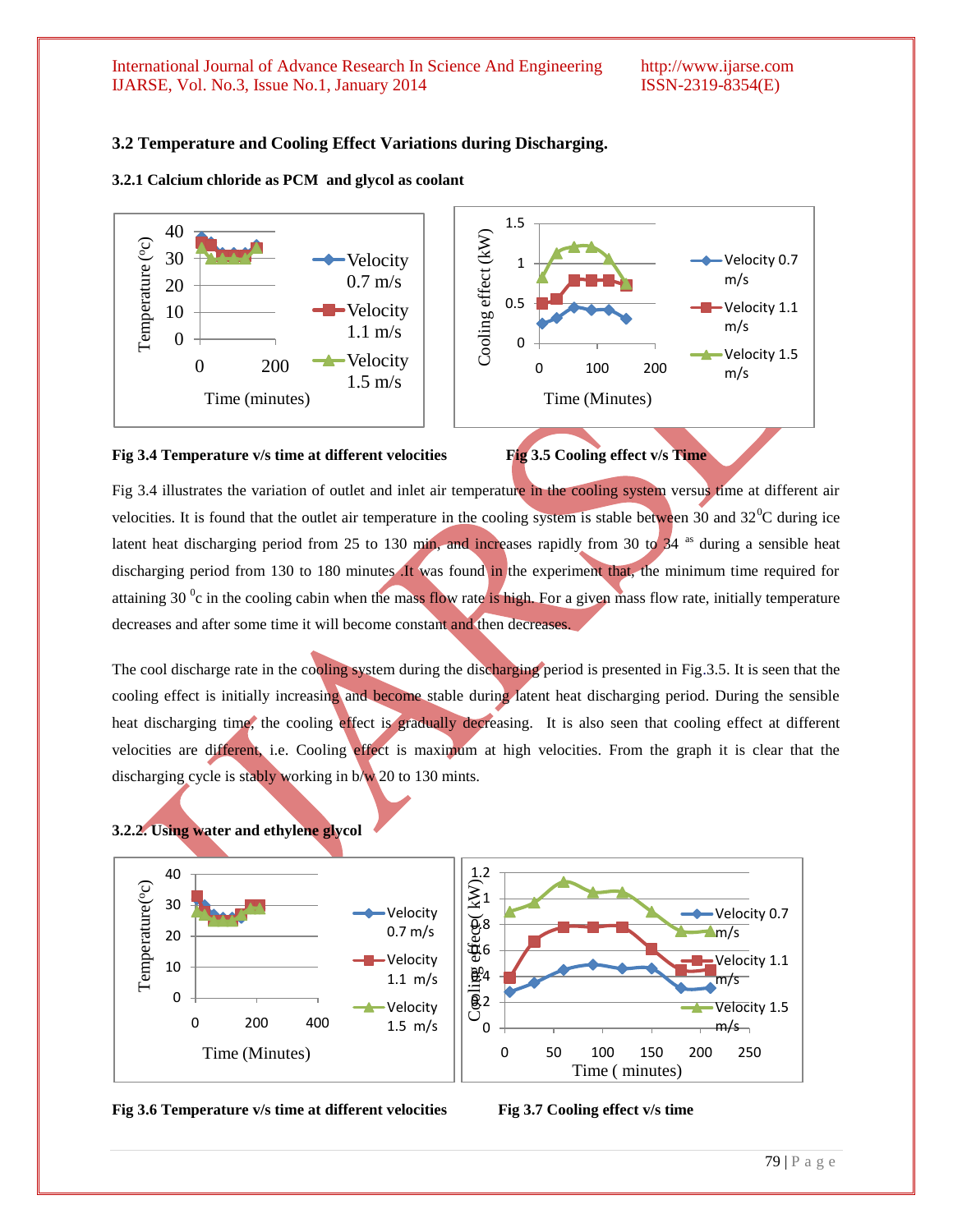Fig 3.8 illustrates the variation of outlet and inlet air temperature in the cooling system versus time at different air velocities. It was found that the outlet air temperature in the cooling system is stable between 25 and 28  $^{\circ}$ C during the latent heat discharging period (0 to 150 min), and increases rapidly from 28 to  $30<sup>as</sup>$  during sensible heat discharging period (150 to 210 min). It was found in the experiment that, the minimum time required for attaining 25<sup>°</sup>c in the cooling cabin was obtained when the mass flow rate is maximized. For a given mass flow rate, initially temperature decreases and after some time it will become constant and then again it decreases.

The discharge rate in the cooling system during the discharging period is presented in Fig 3.9. It is seen that the cooling effect initially increases and becomes stable during latent heat discharging period. During the sensible heat discharging time, the cooling effect gradually decreases as time progresses. It is also seen that cooling effect at different velocities were different, i.e. Cooling effect is maximum at a velocity of 1.5 m/s. From the graph it was clear that the discharging cycle stably works in between 20 to 180 minutes. From the graph it is clear that cooling effect and discharging time of water is higher than calcium chloride.

#### **3.2.3 Glycol water mixture as PCM and glycoal as coolant.**





#### **Fig .3.8.Temperature v/s time at different velocities. Fig 3.9 Cooling effect v/s time at different velocities**

Fig 3.8 illustrates the variation of outlet and inlet air temperature in the cooling system versus time at different air velocities. It is found that the outlet water temperature in the cool storage tank is stable between 23 and 26  $^{\circ}$ C during ice latent heat discharging period from 10 to 210 min, and increases rapidly from 26 to 30  $^{\circ}$ C during glycol sensible heat discharging period from 210 to 280 min. It was found in the experiment that, the minimum time required for attaining  $29^\circ$ c in the cooling cabin when the mass flow rate is high. For a given mass flow rate, initially temperature decreases and after some time it will become constant and then decreases. From the graph it is clear that discharging time of the cooling system is high , if glycol is used as PCM .That is cooling effect and discharing time of glycol is more than other PCMs.

The cool discharge rate in the cooling system during the discharging period is presented in Fig. 3.9. It is seen that the cooling effect is initially increasing and become stable during latent heat discharging period. During the sensible heat discharging time, the cooling effect is gradually decreasing. It is also seen that cooling effect at different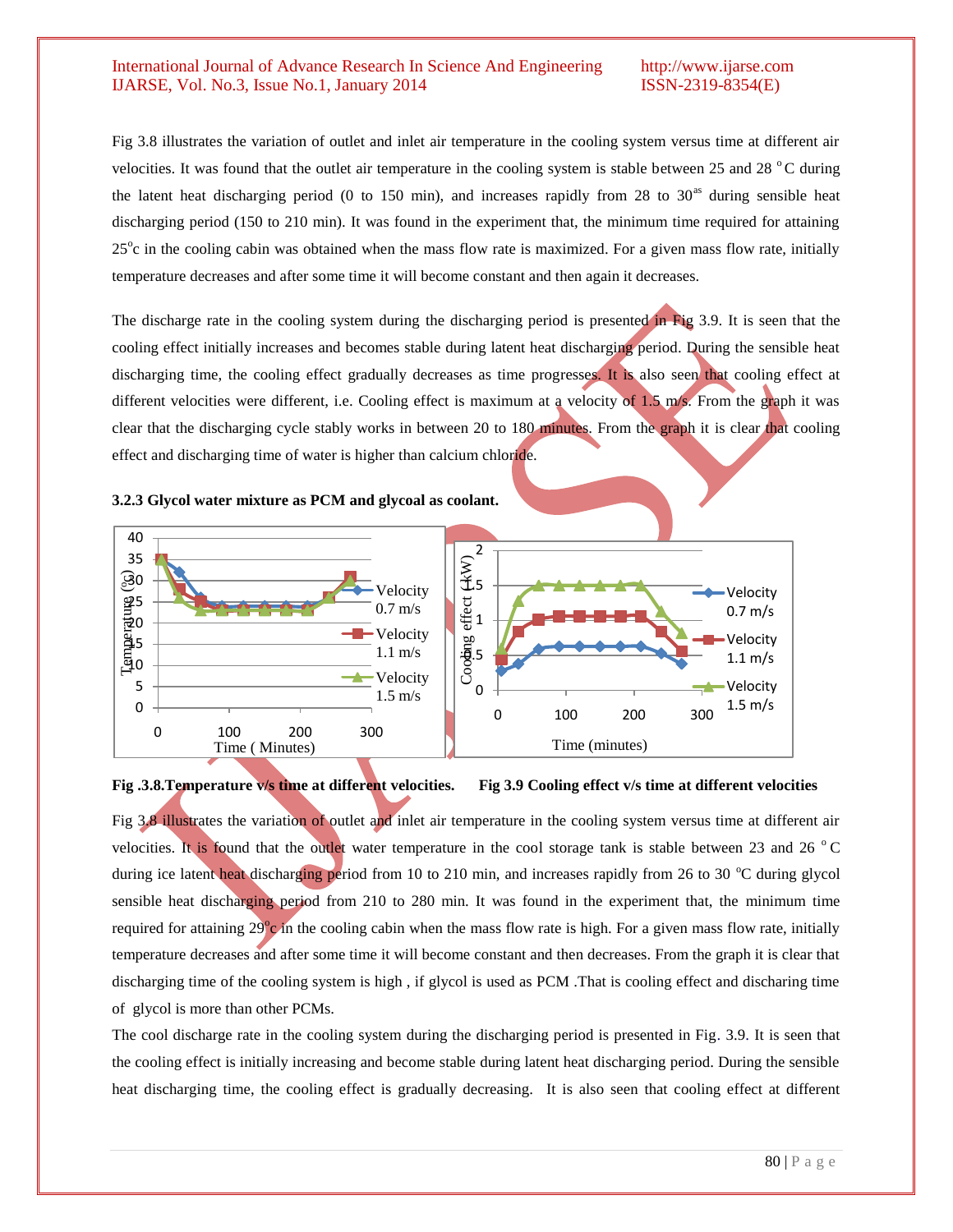velocities are different, i.e. Cooling effect is maximum at high velocities. From the graph it is clear that the discharging cycle is stably working in b/w 20 to 250 minutes. From the graph it is clear that cooling effect and discharing time of glycol is more than other PCMs

# **3.3 Comparison of Cooling Effect & Power Consumption of Conventional System and Proposed Energy Storage System.**



**Fig 3.10 cooling effect v/s time Fig 3.11 Power consumption v/s time**

Compared with the conventional system, cooling effect of the present energy storage system is comparatively less. But the energy consumption of conventional system is high. The cooling effect of the conventional system is constant from beginning from the end. Here, in the initial stage cooling effect less and increases and remains constant. After two and half hours cooling affects decreases rapidly.

# **3.4 Comparison of power consumption during charging and discharging**

Fig shows power consumption v/s time for different PCM"S during charging and discharging. Maximum power consumption occurs during charging .After charging compressor is switched off and cooling system is started. This results in a drastic reduction in power consumption, as the pump and fan are the only power consuming devices. Power consumption during charging and discharging is constant for all the selected combinations.

# **IV.CONCLUSION**

The study investigated the effects of various design factors for the optimal usage of an energy storage system that lowers operating costs while providing adequate occupant comfort. Water ,Ethylene glycol and calcium chloride were used as the Phase Change Materials along with ethyl alcohol and glycol as coolants in the proposed system. Analytical study of the system to measure its effectiveness based on the cooling effect and temperature variation was done. The system was fabricated based on the design and comparative study was performed keeping in mind the factors like consistency of performance, suitability and availability of working fluids and PCM"s.

Thermal energy storage by using the phase change materials like calcium chloride, water and ethylene glycol is an efficient method to be used in cooling purposes. From the experimental results it is clear that cooling effect and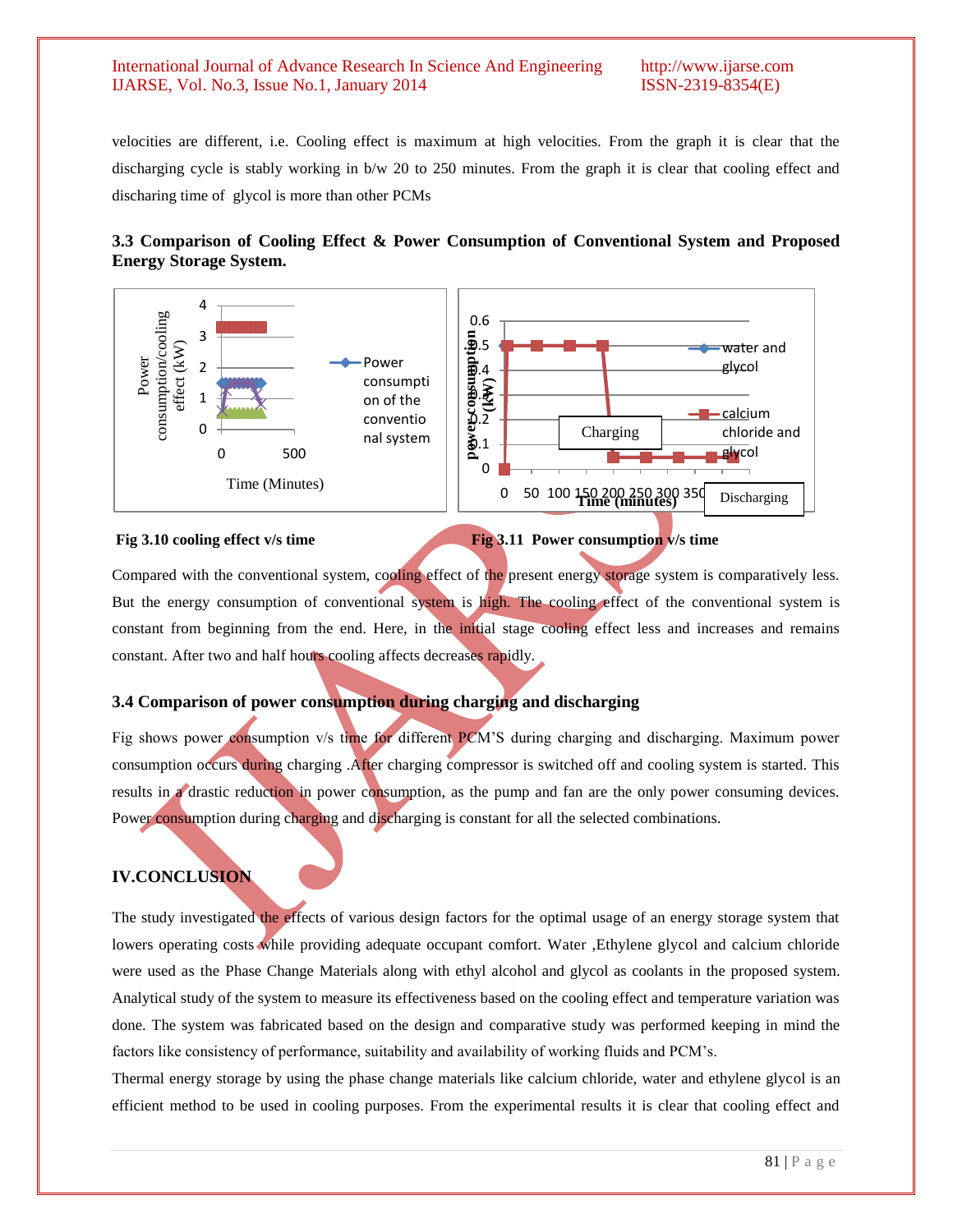discharing time of glycol is more than other PCMs, also it has a high latent heat of fusion The melting temperature of calcium chloride is between 28 and  $30^{\circ}$ C, also it has a high latent heat of fusion, and above all calcium chloride has good physical properties such as large thermal conductivity, high density, stability. Power required for complete freezing of calcium chloride is very less than other PCM s. All these properties make it as an another suitable phase change material to be employed in a thermal energy storage system. Thermal energy storage system when coupled with a conventional air conditioning system is a yield better energy savings.

The experimental results shows cooling effect and discharging time of water is in between calcium chloride and ethylene glycol, also water has high latent heat of fusion.Compaird to others water is a cheap phase change material. The experimental results showed that the energy storage cooling system can steadily work during the charging and discharging period. The storage capacity of given PCM's are very high, as it maintains the required temperature for a longer period. Also Power consumption of the system is less as compared to conventional systems. By using this system more than 60% peak time energy consumption can be reduced. Experimental analysis also shows that CaCl2.6H2O (calcium chloride hexahydrate) is best suitable for climatic conditions of Nagpur city, as its melting temperature is equal to the comfort temperature of the hot day.

Experimental analysis of water, ethylene glycol and calcium chloride hexahydrate based thermal energy storage for passive building cooling based on the concept of free or night cooling, have been carried out to study the energy cost saving by this system as compared to split A/C of same capacity with outdoor unit. Results show that it is feasible and advantageous to use this system for day working office rooms as it shows nearly 50% of energy saving as compare to split A/C.

This system can be very useful in the load shading affected areas of rural India where charging of thermal energy storage tank can be done when electricity is available and same stored energy can be later used when electricity is not available, i.e. This system can be used to balance the power mismatch..

Although it has the above mentioned advantages this system cannot easily use as the high cost and required quantity of PCM and also PCM material is not easily available in India. Also the COP Obtained is less as compared to existing systems. Also cooling by ac is not possible instantly as its effect depends on a state of PCM.

# **REFERENCES**

[1] Dr.Ghalib.Y.Kahwaji,"*Application of Thermal Energy Storage Systems to Public Worship Buildings*," Al-Rafidain engineering, Vol. 14, no. 3, 2006.

[2] GuiyinFang, XuLiu, ShuangmaoWu,"*Experimental investigation on performance of ice storage air conditioning system with separate heat pipe*," Experimental Thermal and Fluid Science 33 (2009), pp. 1149–1155.

[3] Syed Mahmood Hasnain, Naif Mohammed Alabbadi, "*Need for thermal storage airconditioning in Saudi Arabia*," Applied Energy 65 (2000), pp. 153-164.

[4] A.ShanmugaSundaram, R.V.Seeniraja, R.Velraj, "*An experimental investigation on a passive cooling system comprising a phase change material and two phase closed thermo syphon for telecom shelters in tropical and desert regions*," Energy and Buildings 42 (2010), pp. 1726–1735.